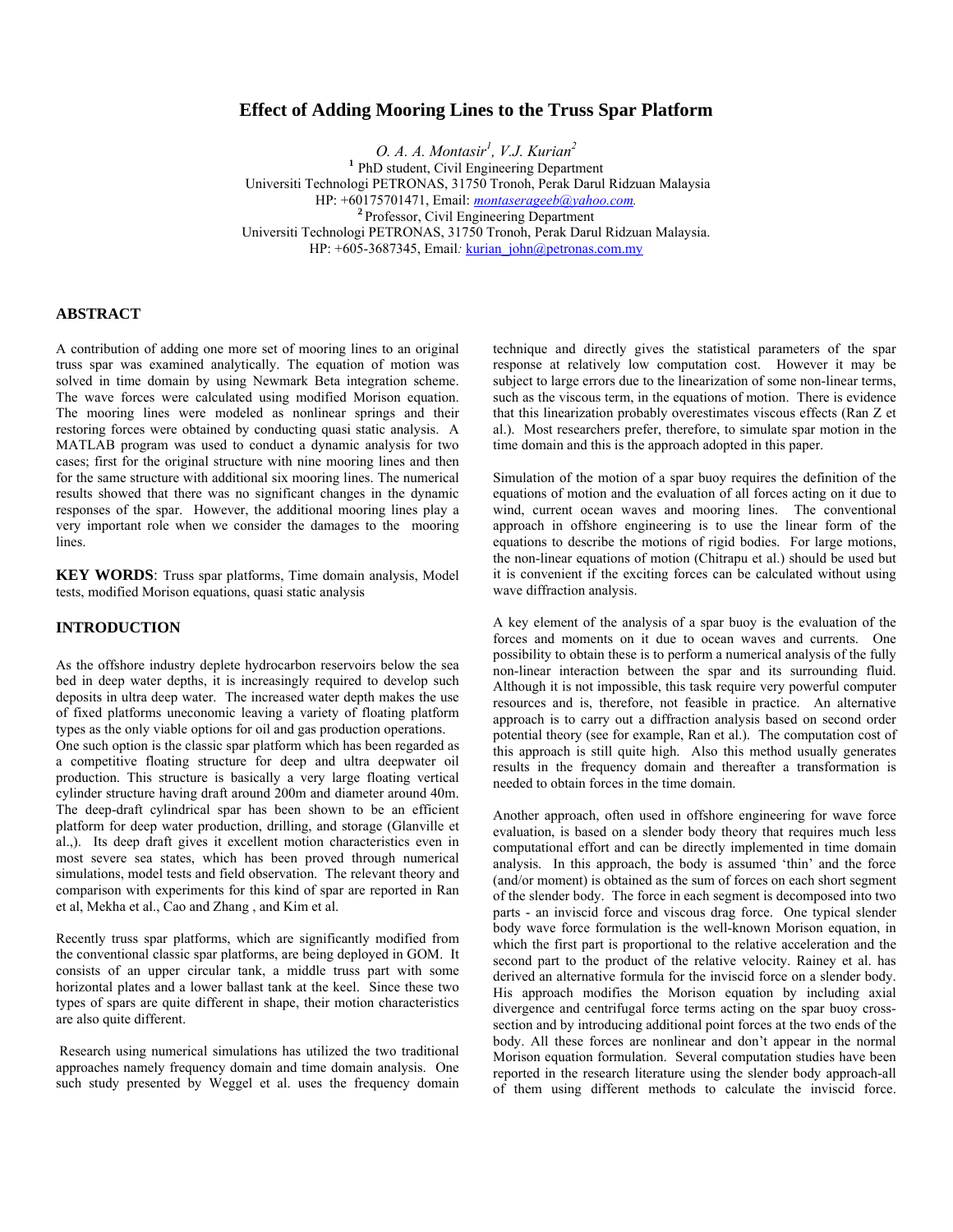Chitrapu et al. [5] approximated the inviscid force by the sum of a 'Froude-Krylov' force and inertia force. The latter is evaluated in the same way as in the Morison equation but the former is estimated by the integration of the fluid pressure over the spar hull in undisturbed flow. Mekha et al. [7] considered the convective acceleration of the fluid and the axial divergence term given by Rainey et al. ([13], [14]) but showed in their case that the axial divergence term was not very important.

As done in this paper, mooring lines are commonly modelled as nonlinear springs to obtain the stiffness for the structure. This neglects the inertia of the mooring system, as well as the additional drag forces that may increase the damping of the total structure. Therefore, a better way is to analyze the spar and its mooring lines as a coupled structural system. However, this type of analysis is quite expensive.

A MATLAB program namely 'TRSPAR' was developed to determine the dynamic responses for truss spar platform using time domain analysis. Mooring lines stiffness was obtained by conducting quasistatic simulation.

This study is a part of a PhD research which is focus on the dynamic responses of truss spar platform. The main objective of this paper is to examine numerically the contribution of the mooring lines on the station keeping problem of truss spar platform.

## **THEORETICAL FORMULATION AND NUMERICAL SCHEME**

#### **Governing Equations**

One of the most useful theories in calculating the kinematics of a progressive wave is Linear Airy theory (LAT) which is based on the assumption that the wave height (H) is small compared to the wave length (L) or water depth (d). This assumption allows the free surface boundary conditions to be linearized by dropping wave height terms which are beyond the first order and also to be satisfied at the mean water level (MWL), rather than at the oscillating free surface. For unidirectional regular waves, the first-order velocity potential is given by

$$
\phi^{(1)} = \frac{ag}{\omega} \frac{\cosh ks}{\cosh kd} \sin \theta \tag{1}
$$

where, g is the gravity acceleration. ω, *k* and *a* are the wave frequency, wave number and wave amplitude respectively.  $\theta = kx - \omega t + \beta$ .

where  $\beta$  is the initial phase angle.

In this study, hyperbolic extrapolation is used. It is based on the assumption that the wave kinematics between the MWL and free surface following the same LAT hyperbolic variations with depth as they do up to the MWL.

In consideration of the incident waves that are long crested and advancing in the x-direction, a spar is approximated by a rigid body of three degree of freedom (surge, heave and pitch), it derives its static resistance from support systems (mooring lines, risers) and hydrostatic stiffness.

Two coordinate systems are employed in the analysis (see Fig.1), the space fixed coordinate system oxz and two dimensional local coordinate Gζη which is fixed on the body with the origin at its center of gravity (CG). B is the center of buoyancy and F denotes fairlead.



Fig. 1 Three DOF Surge-heave-pitch Model of the Spar

The wave forces are decomposed into the normal force  $F_{EXn}$  and tangential force  $F_{EXt}$ 

$$
\begin{bmatrix} F_{EXn} \\ M_{EX} \end{bmatrix} = \int_{-d_1}^{\varsigma} \rho (1 + C_m) A(n) a_n \begin{Bmatrix} 1 \\ n \end{Bmatrix} dn
$$
  
+ 
$$
\int_{-d_1}^{\varsigma} \frac{1}{2} \rho C_D D |V_n| V_n \begin{Bmatrix} 1 \\ n \end{Bmatrix} dn
$$
 (3)

Where

$$
a_n = |a - (a \cdot \vec{\tau})\vec{\tau}|
$$
  
\n
$$
V_n = |V - r_s - ((V - r_s) \cdot \tau) \tau|
$$
  
\n
$$
F_{EXt} = \iint \rho \frac{\partial \phi_1}{\partial t} + \frac{1}{2} \rho |\nabla \theta_1|^2 n_t \partial s
$$
 (4)

*Cm* is the added mass coefficient,  $C_D$  is the drag coefficient,  $V_n$  the relative normal velocity and  $\tau$  is a unit vector along the *n*-axis. *a* and *V* are respectively wave particle acceleration and velocity and  $r_s$  is strucure velocity. The tangential force can be determined by integrating the hydrodynamic pressure on the bottom surface. *Φ*1 is the first potential of incident waves.

#### **Numerical Integration Approach**

All the above equations are incorporated in a MATLAB program named 'TRSPAR' for calculating the wave forces. Newmark-beta integration scheme was adopted to solve the equation of motion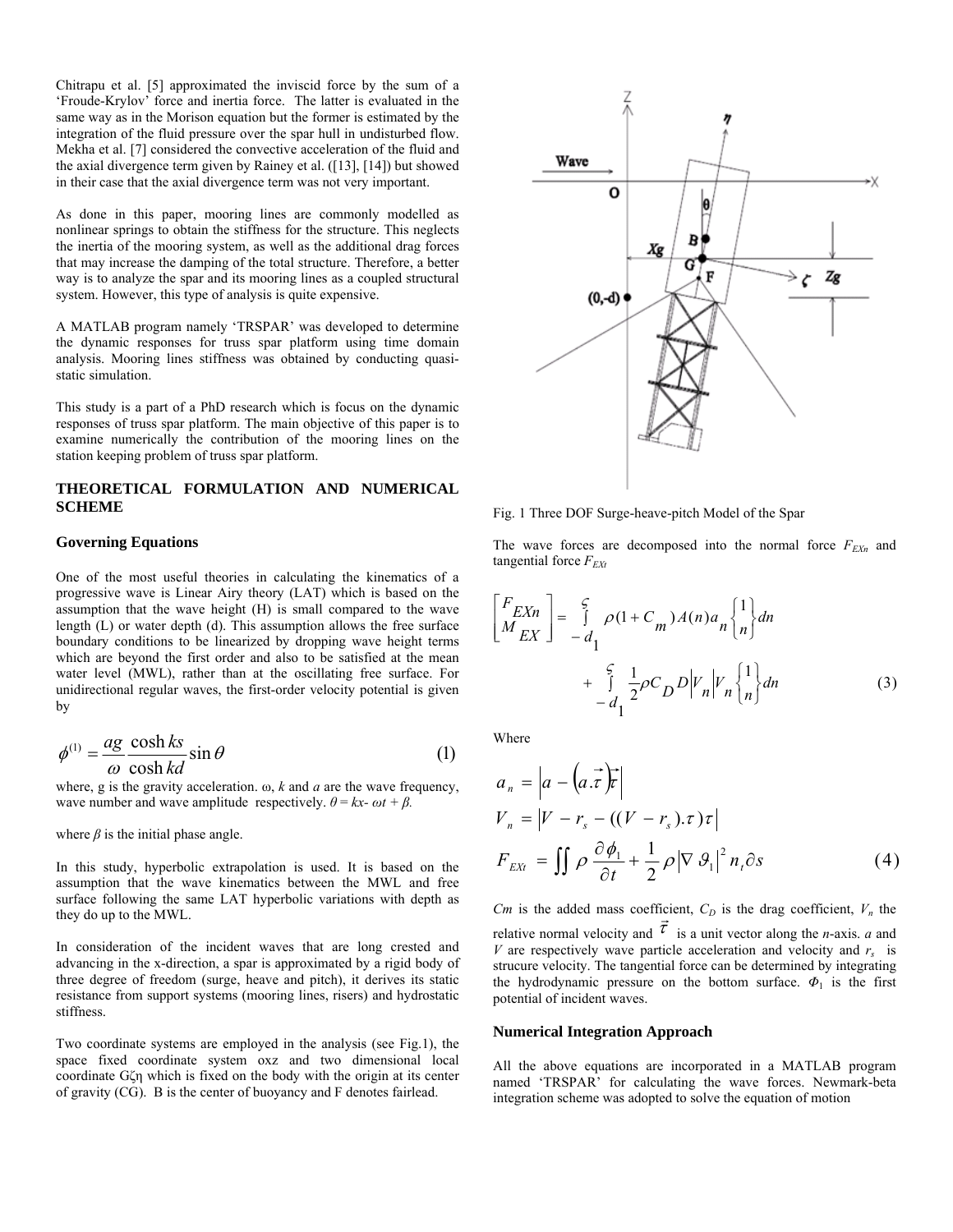$$
\{M\bigg[X^{\dots}\bigg] + \{C\bigg[X\bigg] + \{K\}\big[X\bigg] = \{F(t)\}\}\tag{5}
$$

Where:

 ${X}$  is the structural displacement vector with respect to the center of gravity,

{X˙} is the structural velocity vector with respect to the center of gravity,

 ${X}$  is the structural acceleration vector with respect to the center of gravity,

 $[M]$  is a mass matrix =  $M^{SPAR}$  +  $M^{Added$  *Mass*  $[K]$  is stiffness matrix =  $K$   $Hydrostatic(hy)$  +  $K$   $Horize$  *Horizental Spring* (*hz*)

[*C*] is structural damping matrix.

[*F(t)*] is the hydrodynamic force vector and is calculated using modified Morison equation.

## **RESULTS AND DISCUSIONS**

A numerical simulation for a typical truss spar platform was performed using TRSPAR. The physical characteristics of the original structure are summarized in Table 1. The structure has nine taut mooring lines distributed in three groups. Each mooring line consisted of a chainwire-chain having the same geometric and material properties of the prototype mooring system, as shown in Table 2. The mooring lines were assumed to be hinged at both ends. Each mooring line was given an initial tension equal to 2312 KN.

Six mooring lines was added to the structure at the keel, as shown in Figs. 2 and 3. Time domain analysis for the particular truss spar was conducted to obtain the dynamic responses. This was done for two cases:

- 1. Original structure
- 2. Structure with additional mooring lines

The static offset tests were numerically conducted by applying variable static forces at the fairlead position. As a result, mooring line stiffness curves were obtained. Fig. 4 shows the mooring stiffness for the original and additional mooring lines. For the modified structure, it is observed that the resultant mooring line stiffness is almost twice that in the original structure.

Table 1. Physical characteristics of truss spar

| Weight                                  | 389,80 ton       |
|-----------------------------------------|------------------|
| Vertical centre of gravity (KG)         | 126.34 m         |
| Buoyancy, basic                         | 389,80 ton       |
| Vertical centre of buoyancy (KB), basic | 152.4 m          |
| radius of gyration for pitch            | $86.2 \text{ m}$ |

Regular wave with H=13m and T=16sec was used in the simulation. Although the mooring line stiffness is increased, figures 5, 6 and 7 show that there is no significan effect of adding these mooring lines to the orginal structure. However, the additional mooring lines play a very important role when we consider the damages to the mooring lines.

Table 2. Characteristics of mooring lines

|                                    | Upper<br>section | Middle<br>section | Lower section |
|------------------------------------|------------------|-------------------|---------------|
| Type                               | K4 chain         | K4 chain          | K4 chain      |
| Size(m)                            | 0.124            | 0.124             | 0.124         |
| Length $(m)$                       | 76.2             | 1828.8            | 45.72         |
| Wet weight<br>(kg/m)               | 280.5            | 65.4              | 280.5         |
| Eff. modulus<br>EA(Kn)             | 665,885          | 133,8915          | 858,925       |
| <b>Breaking</b><br>strength $(Kn)$ | 131,89           | 124,55            | 131,89        |



Fig. 2. Overall spar configuration with the additional mooring lines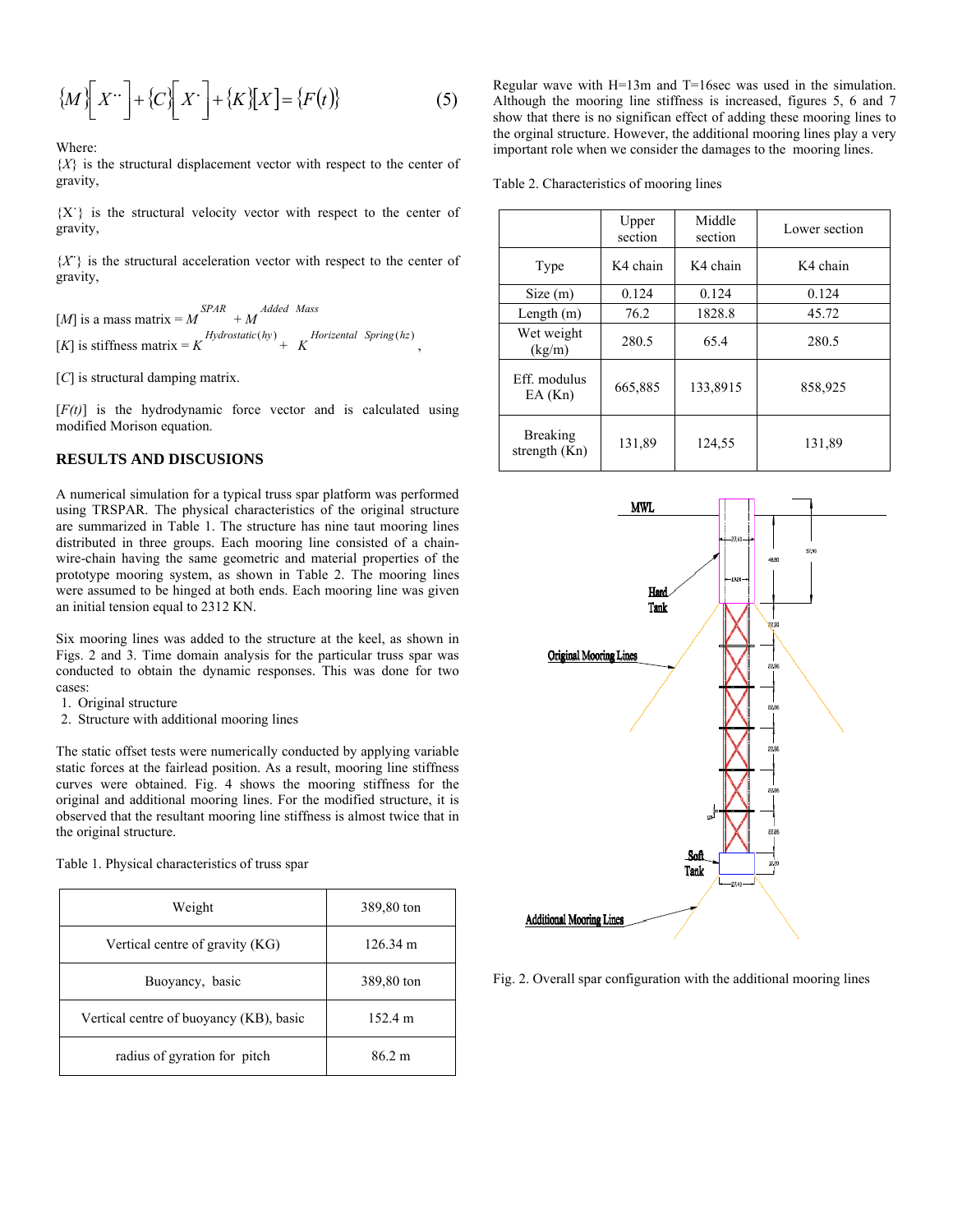

Fig. 3. Mooring lines arrangement



a) Surge static offset simulation for the original mooring lines..



b) Surge static offset simulation for the additional mooring lines.

Fig. 4. Static offset simulation



a) Surge time series –case1.



b) Surge time series –case2.

Fig. 5. Surge motion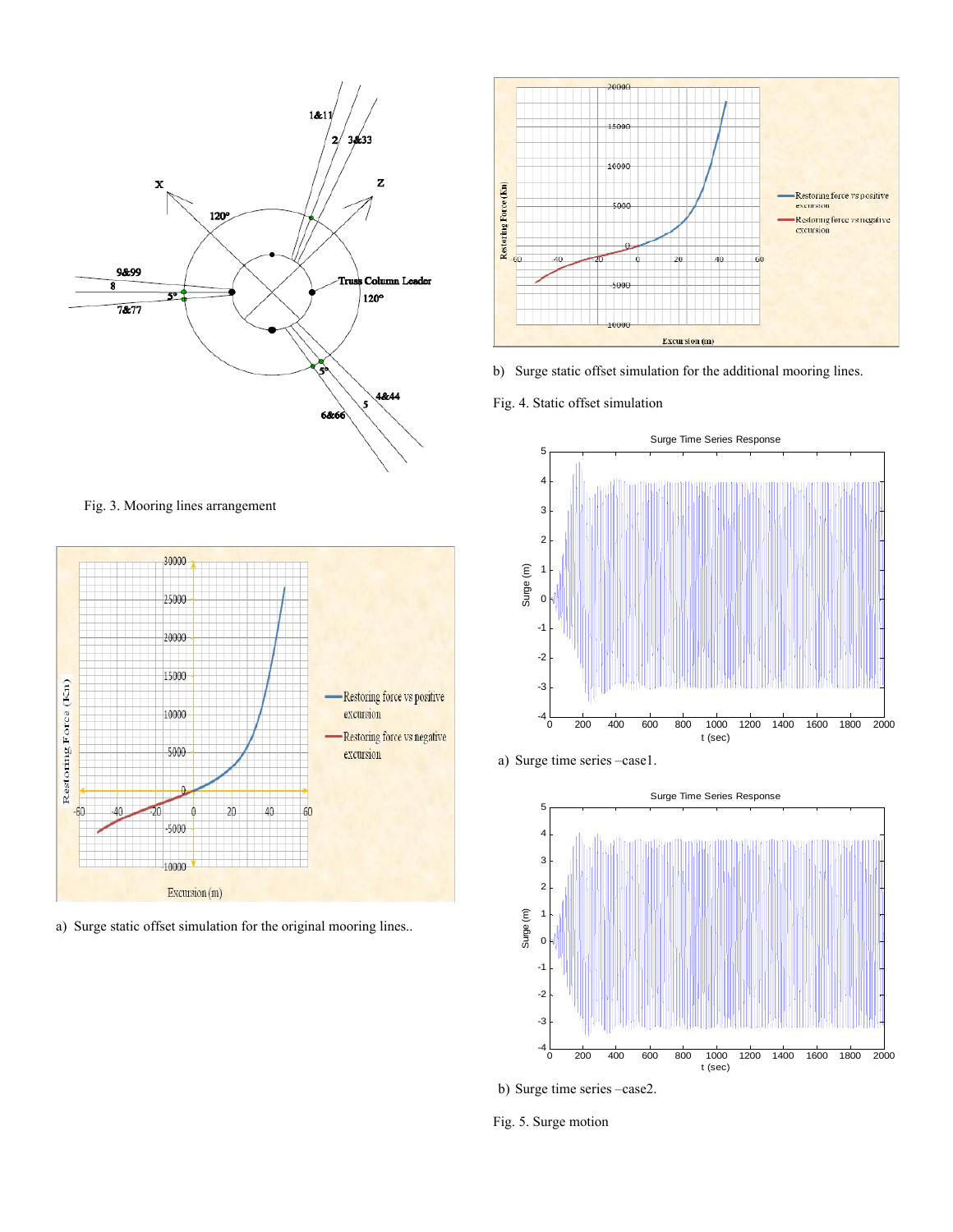

a) Heave time series –case1.



b) Heave time series –case2.

Fig. 6. Heave motion.



a) Pitch time series –case1.



b) Pitch time series –case2.

Fig. 7. Pitch motion

## **CONCLUSIONS**

- 1. Numerical simulation was performed for a typical truss spar platform comparing the dynamic responses for the original structure with the structure with additional mooring lines.
- 2. It was found that adding mooring lines to the original structure has no significant effect on the dynamic responses. However, it may increase the redunduncy of the structure when considering damage of mooring lines.

## **REFERENCES**

- Cao, P, and Zhang, J (1996). "Slow motion responses of compliant offshore structures," Proc 6th Int. Offshore and Polar Eng. Conference. Los Angeles. ISOPE, Vol.1. pp 296-303.
- Chitrapu AS, Saha S, Salpekar VY (1998). "Time-domain simulation spar platform response in random waves and current," Proc 17th OMAE Conference, Lisbon, Portugal. Vol. 1.
- Glanville, S, Pauling, JR, and Halkyard, JE (1991). "Analysis of the Spar Floating Drilling, Production and Storage Structure," Proc. Offshore Tech. Conf., Houston. OTC 6701.
- Kim, MH, Ran, R, Zheng, W, Bhat, S, and Beynet, P (1999). "Hull/Mooring Coupled Dynamic Analysis of a Truss Spar in Time Domain," Proc of 9th Intl Offshore and Polar Eng Conference, Brest, France.
- Mekha, BB., Johnson, CP, Roesset, JM (1995). "Nonlinear response of spar in deep water: Different hydrodynamic and structural models," Proc of the 5th Intl Offshore and Polar Eng Conference, Vol.3, pp.462-469.
- Mekha BB, Weggel DC, Johnson CP, Roesset JM (1996). "Effects of second order diffraction forces on the global response of spars," Proc of the 6th Intl Offshore and Polar Engineering Conference, Los Angeles, USA. Vol. 1, pp. 273-80.
- Prislin, I, Belvins, RD, and Halkyard, JE (1998). "Viscous Damping and Added Mass of Solid Square Plates," Proc 17th OMAE Conference, Lisbon, Portugal.
- Rainey RCT (1989). "New equation for calculating wave loads on offshore structures," J Fluid Mech.; 204:295-324.
- Rainey RCT. Slender-body expression for the wave load on offshore structures. Proc. R Soc. London Ser A – Math Phys Sci 1995; 450 (1939):391-416.